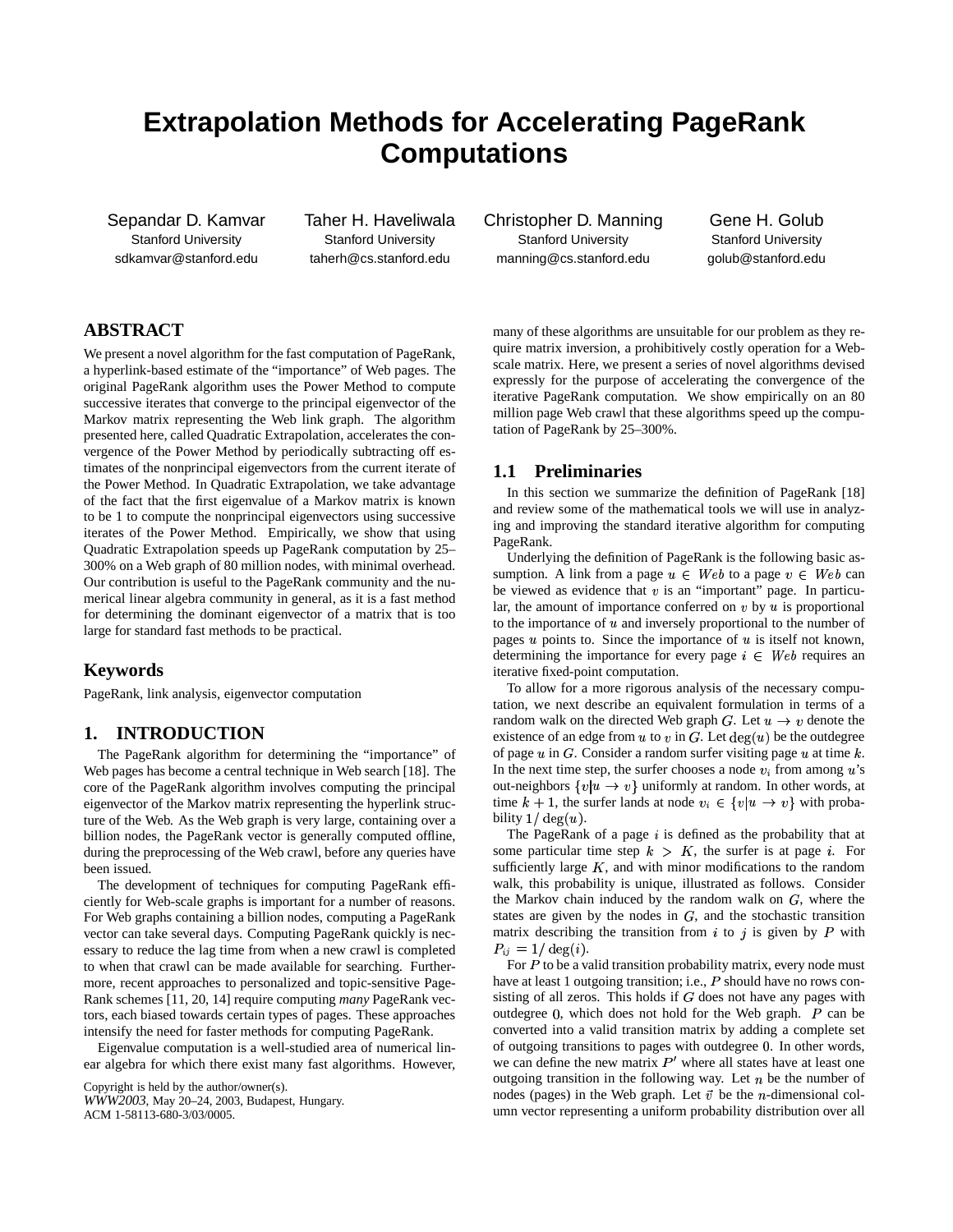$$
\begin{array}{l} \vec{y} = cP^T\vec{x};\\ w = \|\vec{x}\|_1 - \|\vec{y}\|_1; \\ \vec{y} = \vec{y} + w\vec{v}; \end{array}
$$

**Algorithm 1:** Computing  $\vec{y} = A\vec{x}$ 

nodes:

$$
\vec{v} = \left[\frac{1}{n}\right]_{n \times 1} \tag{1}
$$

Let  $d$  be the *n*-dimensional column vector identifying the nodes with outdegree 0:

$$
d_i = \begin{cases} 1 & \text{if } \deg(i) = 0, \\ 0 & \text{otherwise} \end{cases}
$$

Then we construct  $P'$  as follows:

$$
D = \vec{d} \cdot \vec{v}^T
$$

$$
P' = P + D
$$

In terms of the random walk, the effect of  $D$  is to modify the transition probabilities so that a surfer visiting a dangling page (i.e., a page with no outlinks) randomly jumps to another page in the next time step, using the distribution given by  $\vec{v}$ .

By the Ergodic Theorem for Markov chains [9], the Markov chain defined by  $P'$  has a unique stationary probability distribution if  $P'$  is aperiodic and irreducible; the former holds for the Markov chain induced by the Web graph. The latter holds iff  $G$  is strongly connected, which is generally *not* the case for the Web graph. In the context of computing PageRank, the standard way of ensuring this property is to add a new set of complete outgoing transitions, with small transition probabilities, to *all* nodes, creating a complete (and thus strongly connected) transition graph. In matrix notation, we construct the irreducible Markov matrix  $P''$  as follows:

$$
E = [1]_{n \times 1} \times \vec{v}^T
$$
  

$$
P'' = cP' + (1 - c)E
$$

In terms of the random walk, the effect of  $E$  is as follows. At each time step, with probability  $(1 - c)$ , a surfer visiting any node will jump to a random Web page (rather than following an outlink). The destination of the random jump is chosen according to the probability distribution given in  $\vec{v}$ . Artificial jumps taken because of E are referred to as *teleportation*.

By redefining the vector  $\vec{v}$  given in Equation 1 to be nonuniform, so that  $D$  and  $E$  add artificial transitions with nonuniform probabilities, the resultant PageRank vector can be biased to prefer certain kinds of pages. For this reason, we refer to  $\vec{v}$  as the *personalization* vector.

For simplicity and consistency with prior work, the remainder of the discussion will be in terms of the transpose matrix,  $A =$  $(P'')^T$ ; i.e., the transition probability distribution for a surfer at node *i* is given by row *i* of  $P''$ , and column *i* of A.

Note that the edges artificially introduced by  $D$  and  $E$  never need to be explicitly materialized, so this construction has no impact on efficiency or the sparsity of the matrices used in the computations. In particular, the matrix-vector multiplication  $\vec{y} = A\vec{x}$  can be implemented efficiently using Algorithm 1.

Assuming that the probability distribution over the surfer's location at time 0 is given by  $\vec{x}^{(0)}$ , the probability distribution for the surfer's location at time k is given by  $\vec{x}^{(k)} = A^k \vec{x}^{(0)}$ . The unique stationary distribution of the Markov chain is defined as

 $\lim_{k\to\infty} x^{(k)}$ , which is equivalent to  $\lim_{k\to\infty} A^k x^{(0)}$ , and is independent of the initial distribution  $\vec{x}^{(0)}$ . This is simply the principal eigenvector of the matrix  $A = (P'')^T$ , which is exactly the PageRank vector we would like to compute.

The standard PageRank algorithm computes the principal eigenvector by starting with  $\vec{x}^{(0)} = \vec{v}$  and computing successive iterates  $\vec{x}^{(k)} = A \vec{x}^{(k-1)}$  until convergence. This is known as the Power Method, and is discussed in further detail in Section 3.

While many algorithms have been developed for fast eigenvector computations, many of them are unsuitable for this problem because of the size and sparsity of the Web matrix (see Section 7.1 for a discussion of this).

In this paper, we develop a fast eigensolver, based on the Power Method, that is specifically tailored to the PageRank problem and Web-scale matrices. This algorithm, called Quadratic Extrapolation, accelerates the convergence of the Power Method by periodically subtracting off estimates of the nonprincipal eigenvectors from the current iterate  $\vec{x}^{(k)}$ . In Quadratic Extrapolation, we take advantage of the fact that the first eigenvalue of a Markov matrix is known to be 1 to compute estimates of the nonprincipal eigenvectors using successive iterates of the Power Method. This allows seamless integration into the standard PageRank algorithm. Intuitively, one may think of Quadratic Extrapolation as using successive iterates generated by the Power Method to extrapolate the value of the principal eigenvector.

### **2. EXPERIMENTAL SETUP**

In the following sections, we will be introducing a series of algorithms for computing PageRank, and discussing the rate of convergence achieved on realistic datasets. Our experimental setup was as follows. We used two datasets of different sizes for our experiments. The STANFORD.EDU link graph was generated from a crawl of the stanford.edu domain created in September 2002 by the Stanford WebBase project. This link graph contains roughly 280,000 nodes, with 3 million links, and requires 12MB of storage. We used STANFORD.EDU while developing the algorithms, to get a sense for their performance. For real-world, Web-scale performance measurements, we used the LARGEWEB link graph, generated from a large crawl of the Web that had been created by the Stanford WebBase project in January 2001 [13]. LARGEWEB contains roughly 80M nodes, with close to a billion links, and requires 3.6GB of storage. Both link graphs had dangling nodes removed as described in [18]. The graphs are stored using an adjacency list representation, with pages represented by 4-byte integer identifiers. On an AMD Athlon 1533MHz machine with a 6-way RAID-5 disk volume and 2GB of main memory, each application of Algorithm 1 on the 80M page LARGEWEB dataset takes roughly 10 minutes. Given that computing PageRank generally requires up to 100 applications of Algorithm 1, the need for fast methods is clear.

We measured the relative rates of convergence of the algorithms that follow using the  $L_1$  norm of the residual vector; i.e.,

$$
||A x^{(k)} - x^{(k)}||_1
$$

We describe why the  $L_1$  residual is an appropriate measure in Section 6.

# **3. POWER METHOD**

#### **3.1 Formulation**

One way to compute the stationary distribution of a Markov chain is by explicitly computing the distribution at successive time steps, using  $\vec{x}^{(k)} = A \vec{x}^{(k-1)}$ , until the distribution converges.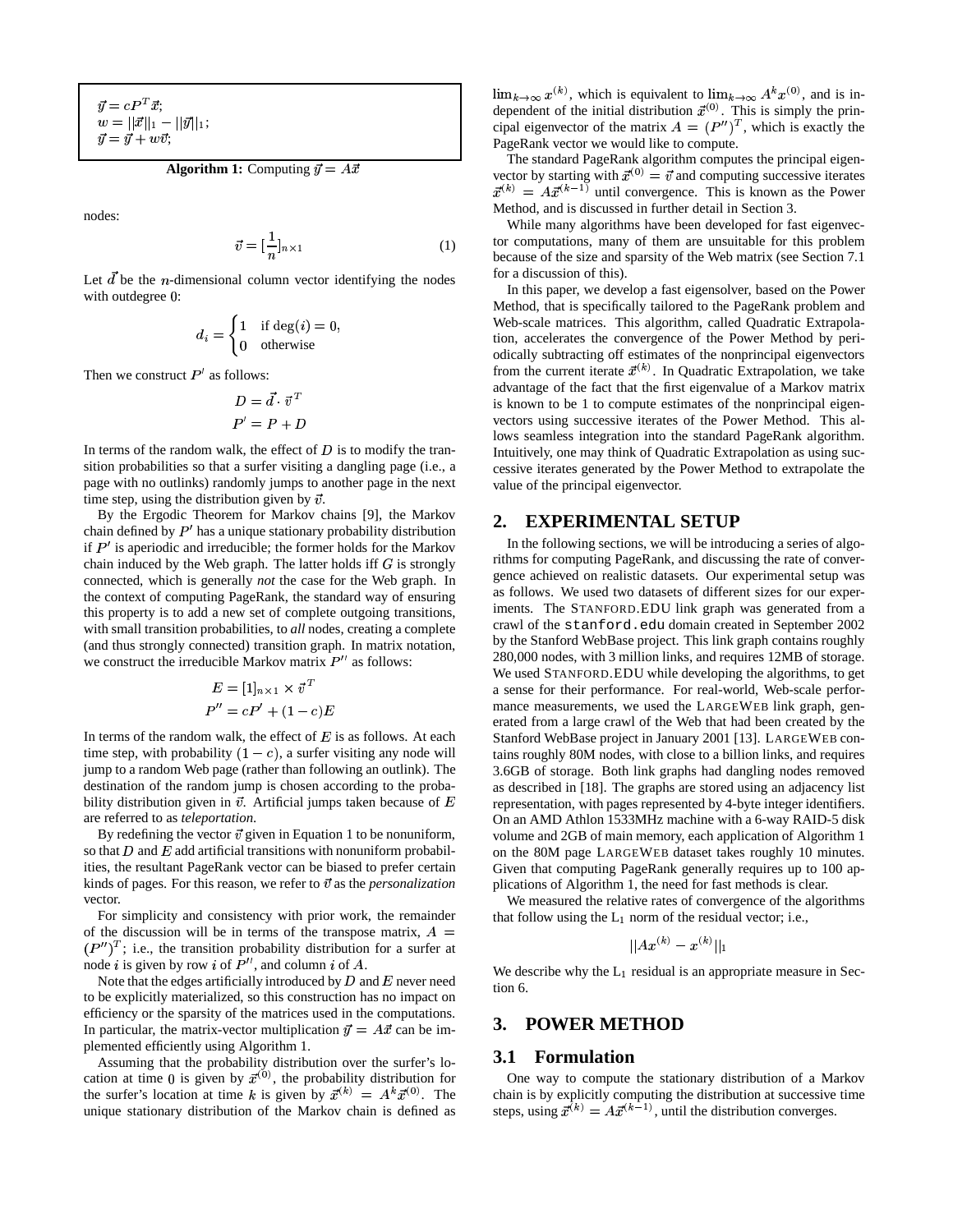function 
$$
\vec{x}^{(n)} = PowerMethod() \{ \vec{x}^{(0)} = \vec{v};
$$
\n $k = 1;$ \n\nrepeat\n $\vec{x}^{(k)} = A \vec{x}^{(k-1)};$ \n $\delta = ||x^{(k)} - x^{(k-1)}||_1;$ \n $k = k + 1;$ \nuntil  $\delta < \epsilon;$ \n}\n

**Algorithm 2:** Power Method

This leads us to Algorithm 2, the Power Method for computing the principal eigenvector of . The Power Method is the oldest method for computing the principal eigenvector of a matrix, and is at the heart of both the motivation and implementation of the original PageRank algorithm (in conjunction with Algorithm 1).

The intuition behind the convergence of the power method is as follows. For simplicity, assume that the start vector  $\vec{x}^{(0)}$  lies in the subspace spanned by the eigenvectors of  $A<sup>1</sup>$ . Then  $\vec{x}^{(0)}$  can be written as a linear combination of the eigenvectors of  $A$ :

$$
\vec{x}^{(0)} = \vec{u}_1 + \alpha_2 \vec{u}_2 + \ldots + \alpha_m \vec{u}_m \tag{2}
$$

Since we know that the first eigenvalue of a Markov matrix is  $\lambda_1 =$ 1,

$$
\vec{x}^{(1)} = A\vec{x}^{(0)} = \vec{u}_1 + \alpha_2 \lambda_2 \vec{u}_2 + \ldots + \alpha_m \lambda_m \vec{u}_m
$$
 (3)

and

$$
\vec{x}^{(n)} = A^n \vec{x}^{(0)} = \vec{u}_1 + \alpha_2 \lambda_2^n \vec{u}_2 + \ldots + \alpha_m \lambda_m^n \vec{u}_m \qquad (4)
$$

Since  $\lambda_n \leq \ldots \leq \lambda_2 < 1$ ,  $A^{(n)} \vec{x}^{(0)}$  approaches  $\vec{u}_1$  as n grows large. Therefore, the Power Method converges to the principal eigenvector of the Markov matrix A.

### **3.2 Operation Count**

A single iteration of the Power Method consists of the single matrix-vector multiply  $A\vec{x}^{(k)}$ . Generally, this is an  $O(n^2)$  operation. However, if the matrix-vector multiply is performed as in Algorithm 1, the matrix  $A$  is so sparse that the matrix-vector multiply is essentially  $O(n)$ . In particular, the average outdegree of pages on the Web has been found to be around 7 [16]. On our datasets, we observed an average of around 8 outlinks per page.

It should be noted that if  $\lambda_2$  is close to 1, then the power method is slow to converge, because *n* must be large before  $\lambda_2^n$  is close to 0, and vice versa.

### **3.3 Results and Discussion**

As we show in [12], the eigengap  $1 - |\lambda_2|$  for the Web Markov matrix A is given exactly by the teleport probability  $1 - c$ . Thus, when the teleport probability is large, and the personalization vector  $\vec{v}$  is uniform over all pages, the Power Method works reasonably well. However, for a large teleport probability (and with a uniform personalization vector  $\vec{v}$ ), the effect of link spam is increased, and pages can achieve unfairly high rankings. $<sup>2</sup>$  In the extreme case, for</sup> a teleport probability of  $1 - c = 1$ , the assignment of rank to pages becomes uniform. Chakrabarti et al.  $[5]$  suggest that  $c$  should be tuned based on the connectivity of topics on the Web. Such tuning



**Figure 1: Comparison of convergence rate for the standard Power Method on the LARGEWEB dataset for**  $c = 0.90$  and  $c = 0.95$ .

has generally not been possible, as the convergence of PageRank slows down dramatically for small values of  $1 - c$  (i.e., values of  $c$ close to 1).

In Figure 1, we show the convergence on the LARGEWEB dataset of the Power Method for  $c \in \{0.90, 0.95\}$  using a uniform  $\vec{v}$ . Note that increasing  $c$  slows down convergence. Since each iteration of the Power Method takes 10 minutes, computing 100 iterations requires over 16 hours. As the full Web is estimated to contain over two billion static pages, using the Power Method on Web graphs close to the size of the Web would require several days of computation.

In the next sections, we describe how to remove the error components of  $x^{(k)}$  along the direction of  $\vec{u}_2$  and  $\vec{u}_3$ , thus increasing the effectiveness of Power Method iterations.

# **4. AITKEN EXTRAPOLATION**

### **4.1 Formulation**

We begin by introducing an algorithm which we shall call Aitken Extrapolation. We develop Aitken Extrapolation as follows. We assume that the iterate  $\vec{x}^{(k-2)}$  can be expressed as a linear combination of the first two eigenvectors. This assumption allows us to solve for the principal eigenvector  $\vec{u}_1$  in closed form using the successive iterates  $\vec{x}^{(k-2)}, \ldots, \vec{x}^{(k)}$ .

Of course,  $\vec{x}^{(k-2)}$  can only be approximated as a linear combination of the first two eigenvectors, so the  $\vec{u}_1$  that we compute is only an estimate of the true  $\vec{u}_1$ . However, it can be seen from section 3.1 that this approximation becomes increasingly accurate as  $k$  becomes larger.

We begin our formulation of Aitken Extrapolation by assuming that  $\vec{x}^{(k-2)}$  can be expressed as a linear combination of the first two eigenvectors.

$$
\vec{x}^{(k-2)} = \vec{u}_1 + \alpha_2 \vec{u}_2 \tag{5}
$$

Since the first eigenvalue  $\lambda_1$  of a Markov matrix is 1, we can write the next two iterates as:

$$
\vec{x}^{(k-1)} = A\vec{x}^{(k-2)} = \vec{u}_1 + \alpha_2 \lambda_2 \vec{u}_2 \tag{6}
$$

$$
\vec{x}^{(k)} = A\vec{x}^{(k-1)} = \vec{u}_1 + \alpha_2 \lambda_2^2 \vec{u}_2 \tag{7}
$$

<sup>&</sup>lt;sup>1</sup>This assumption does not affect convergence guarantees.

<sup>&</sup>lt;sup>2</sup>A high teleport probability means that every page is given a fixed "bonus" rank. Link spammers can make use of this bonus to generate local structures to inflate the importance of certain pages.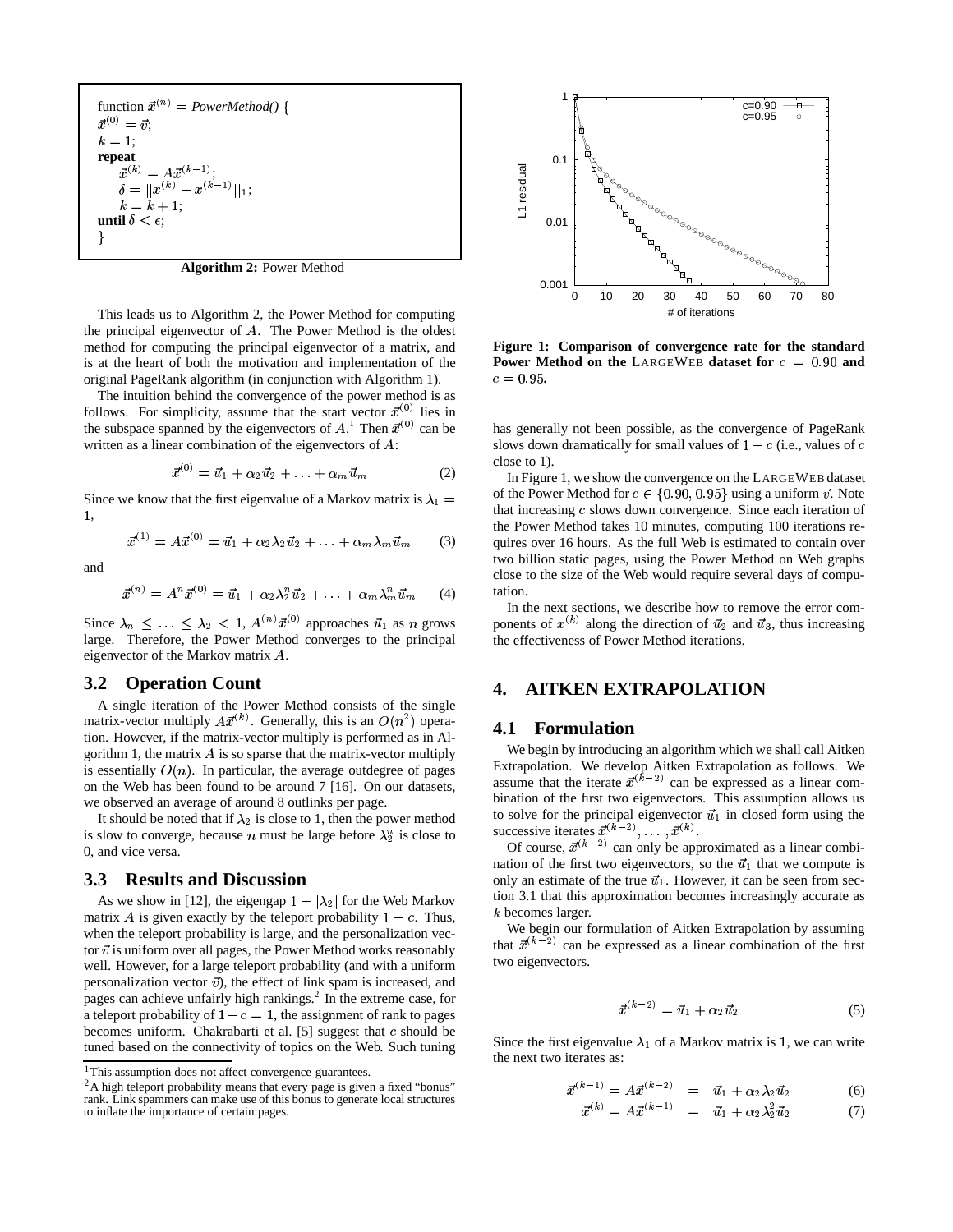Now, let us define

$$
g_i = (x_i^{(k-1)} - x_i^{(k-2)})^2
$$
 (8)

$$
h_i = x_i^{(k)} - 2x_i^{(k-1)} + x_i^{(k-2)} \tag{9}
$$

where  $x_i$  represents the *i*th component of the vector  $\vec{x}$ . Doing simple algebra using equations 6 and 7 gives:

$$
g_i = \alpha_2^2 (\lambda_2 - 1)^2 (u_2)_i^2 \tag{10}
$$

$$
h_i = \alpha_2 (\lambda_2 - 1)^2 (u_2)_i \tag{11}
$$

Now, let us define  $f_i$  as the quotient  $g_i/h_i$ :

$$
f_i = \frac{g_i}{h_i} = \frac{\alpha_2^2 (\lambda_2 - 1)^2 (u_2)_i^2}{\alpha_2 (\lambda_2 - 1)^2 (u_2)_i}
$$
(12)

$$
= \alpha_2(u_2)_i \tag{13}
$$

Therefore,

$$
\vec{f} = \alpha_2 \vec{u}_2 \tag{14}
$$

Hence, from equation 5, we have a closed-form solution for  $\vec{u}_1$ :

$$
\vec{u}_1 = \vec{x}^{(k-2)} - \alpha_2 \vec{u}_2 = \vec{x}^{(k-2)} - \vec{f}
$$
 (15)

However, since this solution is based on the assumption that  $\vec{x}^{(k-2)}$ can be written as a linear combination of  $\vec{u}_1$  and  $\vec{u}_2$ , equation 15 gives only an approximation to  $\vec{u}_1$ . Algorithm 3 and Algorithm 4 show how to use Aitken Extrapolation in conjunction with the Power Method to get consistently better estimates of  $\vec{u}_1$ .

Aitken Extrapolation is equivalent to applying the well-known Aitken  $\Delta^2$  method for accelerating linearly convergent sequences [1] to each component of the iterate  $\vec{x}^{(k-2)}$ . What is novel here is this derivation of Aitken acceleration, and the proof that Aitken acceleration computes the principal eigenvector of a Markov matrix in one step under the assumption that the power-iteration estimate  $\vec{x}^{(k-2)}$ can be expressed as a linear combination of the first two eigenvectors.

As a sidenote, let us briefly develop a related method. Rather than using equation 8, let us define  $g_i$  alternatively as:

$$
g_i = (x_i^{(k-1)} - x_i^{(k-2)})(x_i^{(k)} - x_i^{(k-1)}) = \alpha_2^2 \lambda_2 (\lambda_2 - 1)^2 (u_2)_i^2
$$

We define  $h$  as in equation 9, and  $f_i$  now becomes

$$
f_i = \frac{g_i}{h_i} = \frac{\alpha_2^2 \lambda_2 (\lambda_2 - 1)^2 (u_2)_i^2}{\alpha_2 (\lambda_2 - 1)^2 (u_2)_i}
$$
  
=  $\alpha_2 \lambda_2 (u_2)_i$ 

By equation 6,

$$
\vec{u}_1 = x^{(k-1)} - \alpha_2 \lambda_2 \vec{u}_2 = \vec{x}^{(k-1)} - \vec{f}
$$

Again, this is an approximation to  $\vec{u}_1$ , since it's based on the assumption that  $\vec{x}^{(k-2)}$  can be expressed as a linear combination of  $\vec{u}_1$  and  $\vec{u}_2$ . What is interesting here is that this is equivalent to performing a second-order epsilon acceleration algorithm [22] on each component of the iterate  $\vec{x}^{(k-2)}$ . For this reason, we call this algorithm Epsilon Extrapolation.

### **4.2 Operation Count**

In order for an extrapolation method such as Aitken Extrapolation or Epsilon Extrapolation to be useful, the overhead should be minimal. By overhead, we mean any costs in addition to the cost of applying Algorithm 1 to generate iterates. It is clear from inspection that the operation count of the loop in Algorithm 3 is  $O(n)$ , step where  $n$  is the number of pages on the Web. The operation count

function 
$$
\vec{x}^* = Aitken(\vec{x}^{(k-2)}, \vec{x}^{(k-1)}, \vec{x}^{(k)})
$$
 {  
\n**for**  $i = 1 : n$  **do**  
\n $g_i = (x_i^{(k-1)} - x_i^{(k-2)})^2$ ;  
\n $h_i = x_i^{(k)} - 2x_i^{(k-1)} + x_i^{(k-2)}$ ;  
\n $x_i^* = x_i^{(k)} - g_i/h_i$ ;  
\n**end**

**Algorithm 3:** Aitken Extrapolation

function  $\vec{x}^{(n)} = A$ *itkenPowerMethod*() {  $\vec{x}^{(0)} = \vec{v}$ ;  $k=1;$ **repeat**  $\begin{array}{l} \vec{x}^{(k)}=A\vec{x}^{(k-1)}; \ \delta=\|x^{(k)}-x^{(k-1)}\|_1; \end{array}$ periodically,  $\vec{x}^{(k)} = Aitken(\vec{x}^{(k-2)}, \vec{x}^{(k-1)}, \vec{x}^{(k)})$ ;  $k = k + 1;$  $\text{until } \delta < \epsilon;$ and the contract of the contract of the contract of the contract of the contract of the contract of the contract of the contract of the contract of the contract of the contract of the contract of the contract of the contra

**Algorithm 4:** Power Method with Aitken Extrapolation

of one extrapolation step is less than the operation count of a single iteration of the Power Method, and since Aitken Extrapolation may be applied only periodically, we say that Aitken Extrapolation has minimal overhead. In our implementation, the additional cost of each application of Aitken Extrapolation was negligible – about 1% of the cost of a single iteration of the Power Method (i.e., 1% of the cost of Algorithm 1).

### **4.3 Experimental Results**

In Figure 2, we show the convergence of the Power Method with Aitken Extrapolation applied once at the 10th iteration, compared to the convergence of the unaccelerated Power Method for the STANFORD. EDU dataset. The  $x$ -axis denotes the number of times a multiplication  $A\vec{x}$  occurred; i.e., the number of times Algorithm 1 was needed. Note that there is a spike at the acceleration step, but speedup occurs nevertheless. This spike is caused by the poor approximation for  $u_2$ .

For  $c = 0.99$ , Aitken Extrapolation takes 38% less time to reach an iterate with a residual of  $0.01$ . However, after this initial speedup, the convergence rate for Aitken slows down, so that to reach an iterate with a residual of 0.002, the time savings drops to 13%. For lower values of c, Aitken provided much less benefit. Since there is a spike in the residual graph, if Aitken Extrapolation is applied too often, the power iterations will not converge. In experiments, Epsilon Extrapolation performed similarly to Aitken Extrapolation.

#### **4.4 Discussion**

In this section, we presented Aitken Extrapolation, and a closely related method called Epsilon Extrapolation. Aitken Extrapolation is equivalent to applying the well-known Aitken  $\Delta^2$  method [1] to each component of the iterate  $\vec{x}^{(k-2)}$ , and Epsilon Extrapolation is equivalent to applying a second-order epsilon acceleration method to each component of the iterate  $\vec{x}^{(k-2)}$  [22]. What is novel here is this derivation of these methods, and the proof that these methods compute the principal eigenvector of a Markov matrix in one step under the assumption that the power-iteration estimate  $\vec{x}^{(k-2)}$ can be expressed as a linear combination of the first two eigenvec-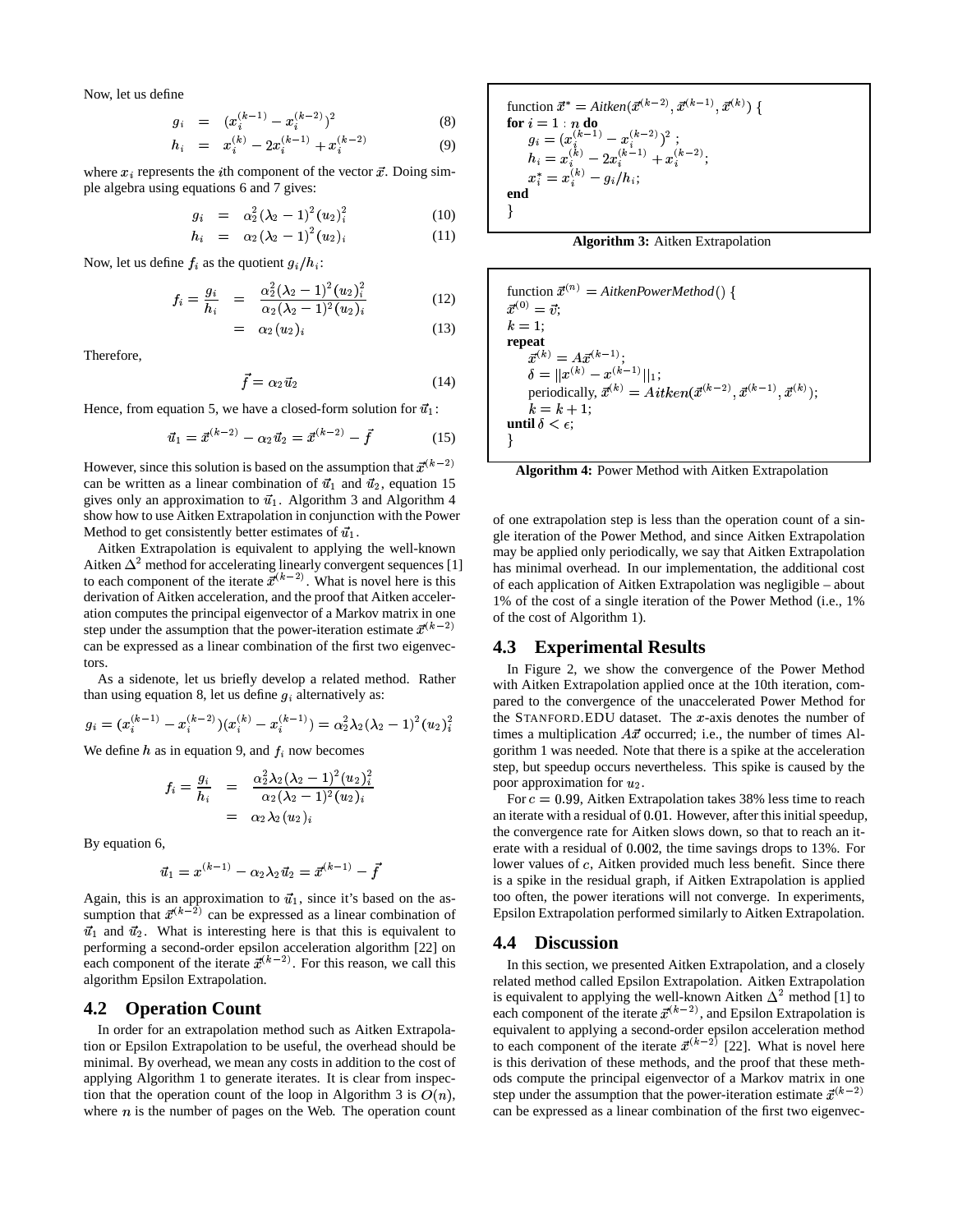

**Figure 2: Comparison of convergence rate for unaccelerated Power Method and Aitken Extrapolation on the** STAN-FORD. EDU dataset, for  $c = 0.99$ . Extrapolation was applied **at the 10th iteration.**

tors. Furthermore, these methods have not been used thus far to accelerate eigenvector computations.

These methods are very different from standard fast eigensolvers, which generally rely strongly on matrix factorizations or matrix inversions. Standard fast eigensolvers do not work well for the PageRank problem, since the web hyperlink matrix is so large and sparse. For problems where the matrix is small enough for an efficient inversion, standard eigensolvers such as inverse iteration are likely to be faster than these methods. The Aitken and Epsilon Extrapolation methods take advantage of the fact that the first eigenvalue of the Markov hyperlink matrix is 1 to find an approximation to the principal eigenvector.

In the next section, we present Quadratic Extrapolation, which assumes the iterate can be expressed as a linear combination of the first *three* eigenvectors, and solves for  $\vec{u}_1$  in closed form under this assumption. As we shall soon discuss, the Quadratic Extrapolation step is simply a linear combination of successive iterates, and thus does not produce spikes in the residual.

# **5. QUADRATIC EXTRAPOLATION**

### **5.1 Formulation**

We develop the Quadratic Extrapolation algorithm as follows. We assume that the Markov matrix  $A$  has only 3 eigenvectors, and that the iterate  $\vec{x}^{(k-3)}$  can be expressed as a linear combination of these 3 eigenvectors. These assumptions allow us to solve for the principal eigenvector  $\vec{u}_1$  in closed form using the successive iterates  $\bar{x}^{(k-3)}, \ldots, \bar{x}^{(k)}.$ 

Of course, A has more than 3 eigenvectors, and  $\vec{x}^{(k-3)}$  can only be approximated as a linear combination of the first three eigenvectors. Therefore, the  $\vec{u}_1$  that we compute in this algorithm is only an estimate for the true  $\vec{u}_1$ . We show empirically that this estimate is a better estimate to  $\vec{u}_1$  than the iterate  $\vec{x}^{(k-3)}$ , and that our estimate becomes closer to the true value of  $\vec{u}_1$  as k becomes larger. In Section 5.3 we show that by periodically applying Quadratic Extrapolation to the successive iterates computed in PageRank, for values of close to 1, we can speed up the convergence of PageRank by a factor of over 3.

We begin our formulation of Quadratic Extrapolation by assuming that A has only three eigenvectors  $\vec{u}_1, \dots, \vec{u}_3$  and approximating  $\vec{x}^{(k-3)}$  as a linear combination of these three eigenvectors.

$$
\vec{x}^{(k-3)} = \vec{u}_1 + \alpha_2 \vec{u}_2 + \alpha_3 \vec{u}_3 \tag{16}
$$

We then define the successive iterates

$$
\vec{x}^{(k-2)} = A\vec{x}^{(k-3)} \tag{17}
$$

$$
\vec{x}^{(k-1)} = A\vec{x}^{(k-2)} \tag{18}
$$

$$
\vec{x}^{(k)} = A\vec{x}^{(k-1)} \tag{19}
$$

Since we assume  $A$  has 3 eigenvectors, the characteristic polynomial  $p_A(\lambda)$  is given by:

$$
p_A(\lambda) = \gamma_0 + \gamma_1 \lambda + \gamma_2 \lambda^2 + \gamma_3 \lambda^3 \tag{20}
$$

A is a Markov matrix, so we know that the first eigenvalue  $\lambda_1 =$ 1. The eigenvalues of  $A$  are also the zeros of the characteristic polynomial  $p_A(\lambda)$ . Therefore,

$$
p_A(1) = 0 \Rightarrow \gamma_0 + \gamma_1 + \gamma_2 + \gamma_3 = 0 \tag{21}
$$

The Cayley-Hamilton Theorem states that any matrix  $A$  satisfies it's own characteristic polynomial  $p_A(A) = 0$  [8]. Therefore, by the Cayley-Hamilton Theorem, for any vector  $z$  in  $\mathbb{R}^n$ ,

$$
p_A(A)z = 0 \Rightarrow [\gamma_0 I + \gamma_1 A + \gamma_2 A^2 + \gamma_3 A^3]z = 0 \tag{22}
$$

Letting  $z = \vec{x}^{(k-3)}$ ,

$$
[\gamma_0 I + \gamma_1 A + \gamma_2 A^2 + \gamma_3 A^3] \vec{x}^{(k-3)} = 0 \tag{23}
$$

From equations 17–19,

$$
\gamma_0 \vec{x}^{(k-3)} + \gamma_1 \vec{x}^{(k-2)} + \gamma_2 \vec{x}^{(k-1)} + \gamma_3 \vec{x}^{(k)} = 0 \qquad (24)
$$

From equation 21,

$$
\vec{x}^{(k-3)}(-\gamma_1 - \gamma_2 - \gamma_3) + \gamma_1 \vec{x}^{(k-2)} + \gamma_2 \vec{x}^{(k-1)} + \gamma_3 \vec{x}^{(k)} = 0 \quad (25)
$$

We may rewrite this as,

$$
(\vec{x}^{(k-2)} - \vec{x}^{(k-3)})\gamma_1 + (\vec{x}^{(k-1)} - \vec{x}^{(k-3)})\gamma_2 +
$$

$$
(\vec{x}^{(k)} - \vec{x}^{(k-3)})\gamma_3 = 0 \quad (26)
$$

Let us make the following definitions:

$$
\vec{y}^{(k-2)} = \vec{x}^{(k-2)} - \vec{x}^{(k-3)}
$$
\n(27)

 $\vec{u}^{(k-1)} = \vec{x}^{(k-1)} - \vec{x}^{(k-3)}$ (28)

$$
\vec{y}^{(k)} = \vec{x}^{(k)} - \vec{x}^{(k-3)}
$$
 (29)

 We can now write equation 26 in matrix notation:

$$
\left(\begin{array}{cc}\vec{y}^{(k-2)} & \vec{y}^{(k-1)} & \vec{y}^{(k)}\end{array}\right)\vec{\gamma} = 0\tag{30}
$$

We now wish to solve for  $\vec{\gamma}$ . Since we're not interested in the trivial solution  $\vec{\gamma} = 0$ , we constrain the leading term of the characteristic polynomial  $\gamma_3$ :

$$
\gamma_3 = 1\tag{31}
$$

We may do this because constraining a single coefficient of the polynomial does not affect the zeros.<sup>3</sup> Equation 30 is therefore written:

$$
\left(\begin{array}{cc}\n\vec{y}^{(k-2)} & \vec{y}^{(k-1)}\n\end{array}\right)\n\begin{pmatrix}\n\gamma_1 \\
\gamma_2\n\end{pmatrix} = -\vec{y}^{(k)}\n\tag{32}
$$

<sup>&</sup>lt;sup>3</sup>I.e., equation 31 fixes a scaling for  $\vec{\gamma}$ .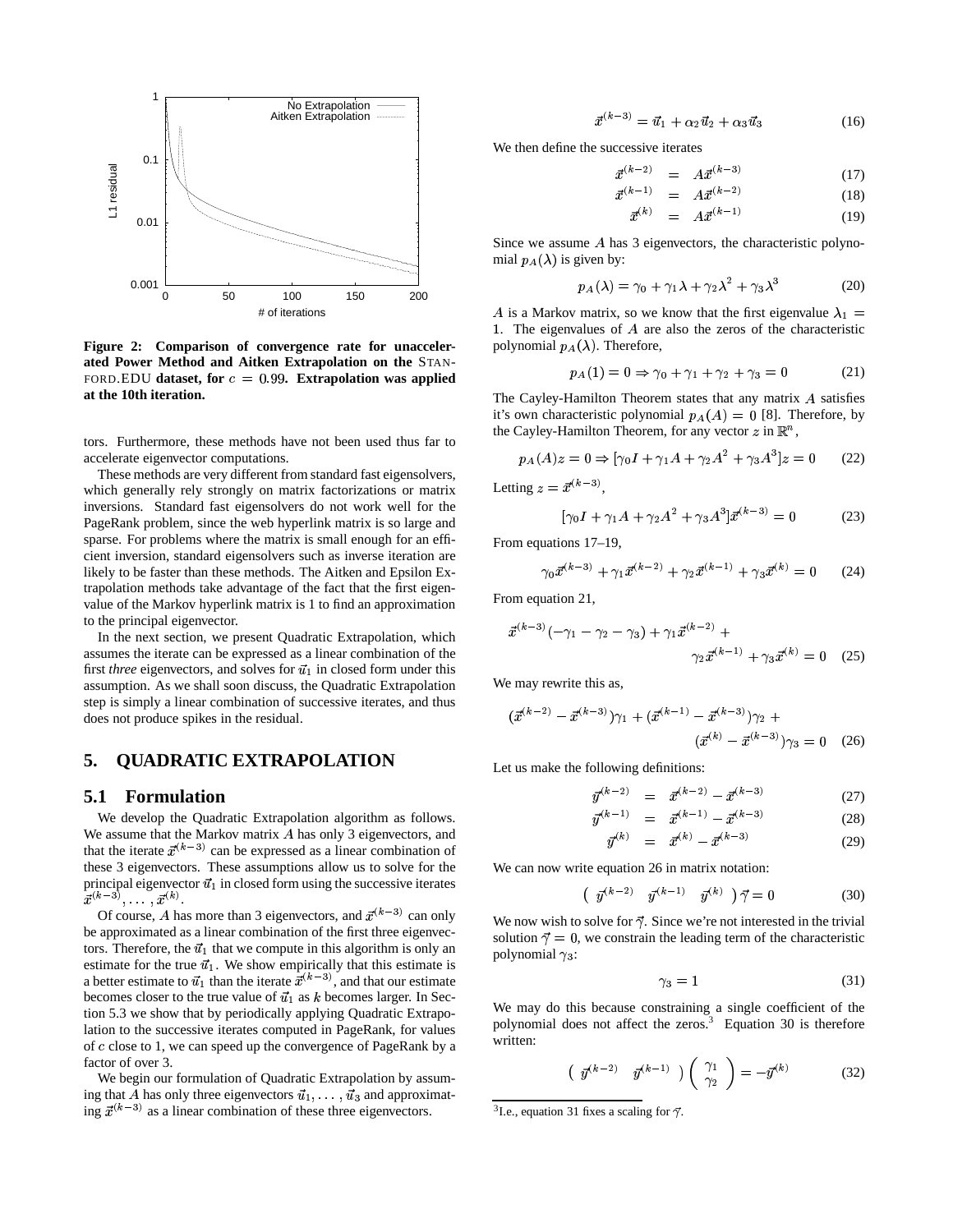function 
$$
\vec{x}^* = QuadraticExtrapolation(\vec{x}^{(k-3)}, ..., \vec{x}^{(k)})
$$
 {  
\nfor  $j = k - 2 : k$  do  
\n $\vec{y}^{(j)} = \vec{x}^{(j)} - \vec{x}^{(k-3)}$ ;  
\nend  
\n $Y = (\vec{y}^{(k-2)} \quad \vec{y}^{(k-1)})$ ;  
\n $\gamma_3 = 1;$   
\n $\begin{pmatrix} \gamma_1 \\ \gamma_2 \end{pmatrix} = -Y^+ \vec{y}^{(k)};$   
\n $\gamma_0 = -(\gamma_1 + \gamma_2 + \gamma_3);$   
\n $\beta_0 = \gamma_1 + \gamma_2 + \gamma_3;$   
\n $\beta_1 = \gamma_2 + \gamma_3;$   
\n $\beta_2 = \gamma_3;$   
\n $\vec{x}^* = \beta_0 \vec{x}^{(k-2)} + \beta_1 \vec{x}^{(k-1)} + \beta_2 \vec{x}^{(k)};$ 

**Algorithm 5:** Quadratic Extrapolation

This is an overdetermined system, so we solve the corresponding least-squares problem.

$$
\left(\begin{array}{c}\gamma_1\\\gamma_2\end{array}\right)=Y^+\vec{y}^{(k)}\tag{33}
$$

where  $Y^+$  is the pseudoinverse of the matrix  $Y = \left(\vec{y}^{(k-2)}\ \vec{y}^{(k-1)}\right)$ . . Now, equations 31, 33, and 21 completely determine the coefficients of the characteristic polynomial  $p_A(\lambda)$  (equation 20).

We may now divide  $p_A(\lambda)$  by  $\lambda - 1$  to get the polynomial  $q_A(\lambda)$ , and whose roots are  $\lambda_2$  and  $\lambda_3$ , the second two eigenvalues of A.

$$
q_A(\lambda) = \frac{\gamma_0 + \gamma_1 \lambda + \gamma_2 \lambda^2 + \gamma_3 \lambda^3}{\lambda - 1} = \beta_0 + \beta_1 \lambda + \beta_2 \lambda^2 \quad (34)
$$

Simple polynomial division gives the following values for  $\beta_0$ ,  $\beta_1$ , and  $\beta_2$ :

$$
\beta_0 = \gamma_1 + \gamma_2 + \gamma_3 \tag{35}
$$

$$
\beta_1 = \gamma_2 + \gamma_3 \tag{36}
$$

$$
\beta_2 = \gamma_3 \tag{37}
$$

Again, by the Cayley-Hamilton Theorem, if  $z$  is any vector in  $\mathbb{R}^n$ ,

$$
q_A(A)z = \vec{u}_1 \tag{38}
$$

where  $\vec{u}_1$  is the eigenvector of A corresponding to eigenvalue 1 (the principal eigenvector). Letting  $z = \vec{x}^{(k-2)}$ ,

$$
\vec{u}_1 = q_A(A)\vec{x}^{(k-2)} = [\beta_0 I + \beta_1 A + \beta_2 A^2] \vec{x}^{(k-2)}
$$
(39)

From equations 17–19, we get a closed form solution for  $\vec{u}_1$ :

$$
\vec{u}_1 = \beta_0 \vec{x}^{(k-2)} + \beta_1 \vec{x}^{(k-1)} + \beta_2 \vec{x}^{(k)}
$$
(40)

However, since this solution is based on the assumption that  $A$  has  $\qquad$  pirit only 3 eigenvectors, equation 40 gives only an approximation to  $\vec{u}_1$ .

Algorithms 5 and 6 show how to use Quadratic Extrapolation in conjunction with the Power Method to get consistently better estimates of  $\vec{u}_1$ .

# **5.2 Operation Count**

The overhead in performing the extrapolation shown in Algorithm 5 comes primarily from the least-squares computation of  $\gamma_1$ 

function 
$$
\vec{x}^{(n)} = Quadratic PowerMethod()
$$
 {  
\n $\vec{x}^{(0)} = \vec{v}$ ;  
\n $k = 1$ ;  
\nrepeat  
\n $\vec{x}^{(k)} = A\vec{x}^{(k-1)}$ ;  
\n $\delta = ||x^{(k)} - x^{(k-1)}||_1$ ;  
\nperiodically,  
\n $\vec{x}^{(k)} = Quadratic Extrapolation(\vec{x}^{(k-3)}, ..., \vec{x}^{(k)})$ ;  
\n $k = k + 1$ ;  
\nuntil  $\delta < \epsilon$ ;  
\n}



1. Compute the reduced  $QR$  factorization  $Y = QR$  using 2 steps of Gram-Schmidt. 2. Compute the vector  $-Q^T y^{(k)}$ . 3. Solve the upper triangular system:  $R\left(\begin{array}{c} \gamma_1 \ \gamma_2 \end{array}\right) = -Q^T y^{(k)}$  $\overline{\phantom{a}}$ for  $\begin{pmatrix} \gamma_1 \\ \gamma_2 \end{pmatrix}$  using back substitution.  $\gamma_1$ -

**Algorithm 7:** Using Gram-Schmidt to solve for 
$$
\gamma_1
$$
 and  $\gamma_2$ .

and  $\gamma_2$ :

$$
\left(\begin{array}{c} \gamma_1 \\ \gamma_2 \end{array}\right) = -Y^+ \vec{y}^{(k)}
$$

It is clear that the other steps in this algorithm are either  $O(1)$  or  $O(n)$  operations.

Since Y is an  $n \times 2$  matrix, we can do the least-squares solution cheaply in just 2 iterations of the Gram-Schmidt algorithm [21]. Therefore,  $\gamma_1$  and  $\gamma_2$  can be computed in  $O(n)$  operations. While a presentation of Gram-Schmidt is outside of the scope of this paper, we show in Algorithm 7 how to apply Gram-Schmidt to solve for  $[\gamma_1 \gamma_2]^T$  in  $O(n)$  operations. Since the extrapolation step is on the order of a single iteration of the Power Method, and since Quadratic Extrapolation is applied only periodically during the Power Method, we say that Quadratic Extrapolation has minimal overhead. In our experimental setup, the overhead of a single application of Quadratic Extrapolation is half the cost of a standard power iteration (i.e., half the cost of Algorithm 1). This number includes the cost of storing on disk the intermediate data required by Quadratic Extrapolation (such as the previous iterates), since they may not fit in main memory.

## **5.3 Experimental Results**

Of the algorithms we have discussed for accelerating the convergence of PageRank, Quadratic Extrapolation performs the best empirically. In particular, Quadratic Extrapolation considerably improves convergence relative to the Power Method when the damping factor  $c$  is close to 1. We measured the performance of Quadratic Extrapolation under various scenarios on the LARGEWEB dataset. Figure 3 shows the rates of convergence when  $c = 0.90$ ; after factoring in overhead, Quadratic Extrapolation reduces the time needed to reach a residual of  $0.001$  by  $23\%$ .<sup>4</sup> Figure 4 shows the rates of convergence when  $c = 0.95$ ; in this case, Quadratic Ex-

and represent "wall-clock" time savings. <sup>4</sup>The time savings we give factor in the overhead of applying extrapolation,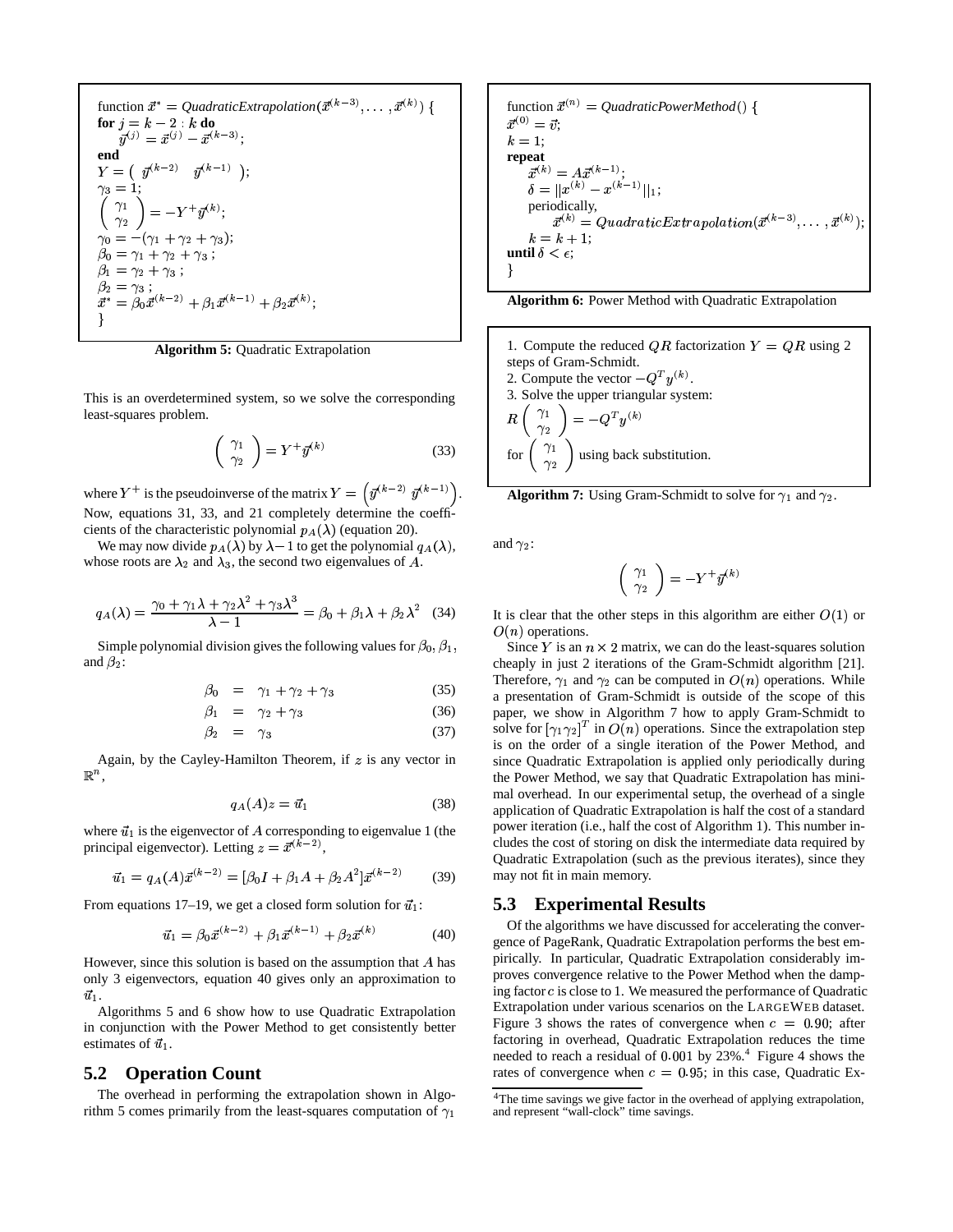

**Figure 3: Comparison of convergence rates for Power Method** and Quadratic Extrapolation on LARGEWEB for  $c = 0.90$ . a **Quadratic Extrapolation was applied the first 5 times that three successive power iterates were available.**



**Figure 4: Comparison of convergence rates for Power Method and Quadratic Extrapolation on** LARGEWEB **for**  $c = 0.95$ .  $\{$ **Quadratic Extrapolation was applied 5 times.**

trapolation speeds up convergence more significantly, saving 31% in the time needed to reach a residual of  $0.001$ . Finally, in the case where  $c = 0.99$ , the speedup is more dramatic. Figure 5 shows the rates of convergence of the Power Method and Quadratic Extrapolation for  $c = 0.99$ . Because the Power Method is so slow to converge in this case, we plot the curves until a residual of is reached. The use of extrapolation saves 69% in time needed to reach a residual of  $0.01$ ; i.e., the unaccelerated Power Method took over 3 times as long as the Quadratic Extrapolation method to reach the desired residual. The wallclock times for each of these scenarios are summarized in Figure 6.

Figure 7 shows the convergence for the Power Method, Aitken Extrapolation, and Quadratic Extrapolation on the STANFORD.EDU dataset; each method was carried out to 200 iterations. To reach a residual of 0.01, Quadratic Extrapolation saved 59% in time over the Power Method, as opposed to a 38% savings for Aitken Extrapolation.

An important observation about Quadratic Extrapolation is that it does not necessarily need to be applied too often to achieve maximum benefit. By contracting the error in the current iterate along the direction of the second and third eigenvectors, Quadratic Extrapolation actually enhances the convergence of future applica-



**Figure 5: Comparison of convergence rates for Power Method** and Quadratic Extrapolation on LARGEWEB when  $c = 0.99$ . **Quadratic Extrapolation was applied all 11 times possible.**



**Figure 6: Comparison of wallclock times taken by Power Method and Quadratic Extrapolation on** LARGEWEB **for**  $\{0.90, 0.95, 0.99\}$ . For  $c = \{0.90, 0.95\}$ , the residual tolerance  $\epsilon$  was set to 0.001, and for  $c = 0.99$ , it was set to 0.01.

tions of the standard Power Method. The Power Method, as discussed previously, is very effective in annihilating error components of the iterate in directions along eigenvectors with small eigenvalues. By subtracting off approximations to the second and third eigenvectors, Quadratic Extrapolation leaves error components primarily along the smaller eigenvectors, which the Power Method is better equipped to eliminate.

For instance, in Figure 8, we plot the convergence when Quadratic Extrapolation is applied 5 times compared with when it is applied as often as possible (in this case, 14 times), to achieve a residual of 0.001. Note that the additional applications of Quadratic Extrapolation do not lead to much further improvement. In fact, once we factor in the 0.5 iteration-cost of each application of Quadratic Extrapolation, the case where it was applied 5 times ends up being faster.

### **5.4 Discussion**

Like Aitken and Epsilon Extrapolation, Quadratic Extrapolation makes the assumption that an iterate can be expressed as a linear combination of a subset of the eigenvectors of  $A$  in order to find an approximation to the principal eigenvector of  $A$ . In Aitken and Epsilon Extrapolation, we assume that  $\vec{x}^{(k-2)}$  can be written as a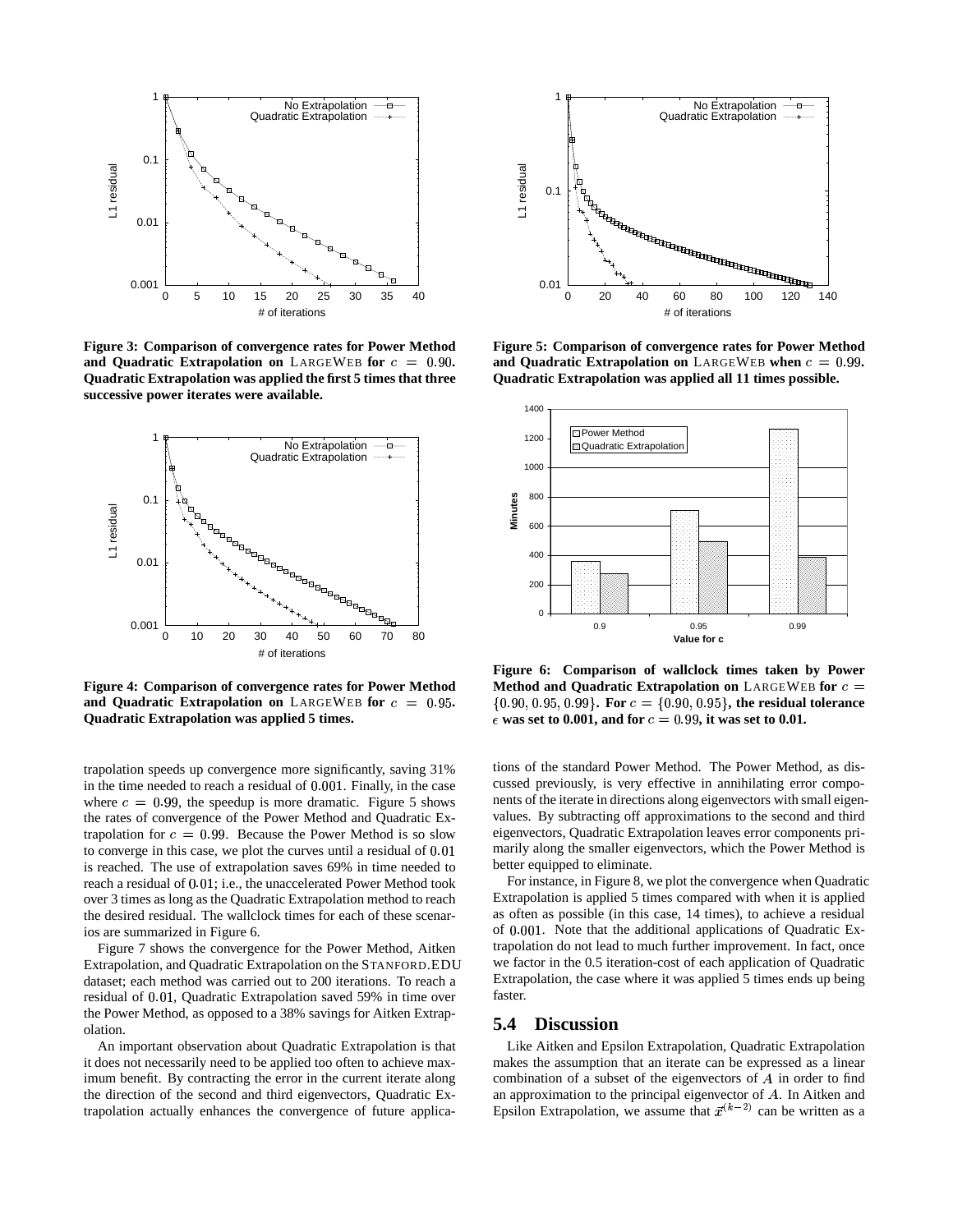

**Figure 7: Comparison of convergence rates for Power Method, Aitken Extrapolation, and Quadratic Extrapolation on the** STANFORD.EDU dataset for  $c = 0.99$ . Aitken Extrapolation **was applied at the 10th iteration, Quadratic Extrapolation was applied every 15th iteration. Quadratic Extrapolation performs the best by a considerable degree. Aitken suffers from a large spike in the residual when first applied.**

linear combination of the first two eigenvectors, and in Quadratic Extrapolation, we assume that  $\vec{x}^{(k-3)}$  can be written as a linear combination of the first three eigenvectors. Since the assumption made in Quadratic Extrapolation is closer to reality, the resulting approximations are closer to the true value of the principal eigenvector of  $A$ .

While Aitken and Epsilon Extrapolation are logical extensions of existing acceleration algorithms, Quadratic Extrapolation is completely novel. Furthermore, all of these algorithms are general purpose. That is, they can be used to compute the principal eigenvector of any large, sparse Markov matrix, not just the web graph. They should be useful in any situation where the size and sparsity of the matrix is such that a QR factorization is prohibitively expensive.

One thing that is interesting to note is that since acceleration may be applied periodically during any iterative process that generates iterates  $\vec{x}^{(k)}$  that converge to the principal eigenvector  $\vec{u}_1$ , it is straightforward to use Quadratic Extrapolation in conjunction with other methods for accelerating PageRank, such as Gauss-Seidel [8, 2].

### **6. MEASURES OF CONVERGENCE**

In this section, we present empirical results demonstrating the suitability of the  $L_1$  residual, even in the context of measuring convergence of *induced document rankings*. In measuring the convergence of the PageRank vector, prior work has usually relied on  $\delta_k = ||Ax^{(k)} - x^{(k)}||_p$ , the L<sub>p</sub> norm of the residual vector, for  $p = 1$  or  $p = 2$ , as an indicator of convergence. Given the intended application, we might expect that a better measure of convergence is the distance, using an appropriate measure of distance, between the rank orders for query results induced by  $Ax^{(k)}$  and  $x^{(k)}$ . We use two measures of distance for rank orders, both based on the the Kendall's- $\tau$  rank correlation measure: the KD ist measure, defined below, and the  $K_{min}$  measure, introduced by Fagin et al. in [7]. To see if the residual is a "good" measure of convergence, we compared it to the KDist and  $K_{min}$  of rankings generated by  $Ax^{(k)}$  and  $\mathbf{x}^{(k)}$ .

We show empirically that in the case of PageRank computations, the  $L_1$  residual  $\delta_k$  is closely correlated with the KD ist and I



**Figure 8: Comparison of convergence rates for Quadratic Extrapolation on** LARGEWEB for  $c = 0.95$ , under two scenarios: **Extrapolation was applied the first 5 possible times in one case, and all 14 possible times in the other. Applying it only 5 times achieves nearly the same benefit in this case.**

K<sub>min</sub> distances between query results generated using the values in  $Ax^{(k)}$  and  $x^{(k)}$ .

We define the distance measure, KDist as follows. Consider two partially ordered lists of URLs,  $\tau_1$  and  $\tau_2$ , each of length k. Let U be the union of the URLs in  $\tau_1$  and  $\tau_2$ . If  $\rho_1$  is  $U - \tau_1$ , then let  $\tau_1$ be the extension of  $\tau_1$ , where  $\tau'_1$  contains  $\rho_1$  appearing after all the URLs in  $\tau_1$ <sup>5</sup> We extend  $\tau_2$  analogously to yield  $\tau_2'$ . KD ist is then defined as:

$$
KDist(\tau_1, \tau_2) = \frac{|\{(u, v) : \tau_1', \tau_2' \text{ disagree on order of } (u, v), u \neq v\}|}{(|U|)(|U| - 1)}
$$
(41)

In other words,  $KDist(\tau_1, \tau_2)$  is the probability that  $\tau_1'$  and  $\tau_2'$  disagree<sup>6</sup> on the relative ordering of a randomly selected pair of distinct nodes  $(u, v) \in U \times U$ .

To measure the convergence of PageRank iterations in terms of induced rank orders, we measured the KDist distance between the induced rankings for the top 100 results, averaged across 27 test queries, using successive power iterates for the LARGEWEB dataset, with the damping factor  $c$  set to 0.9.<sup>7</sup> The average residuals using the KDist,  $K_{min}$ , and  $L_1$  measures are plotted in Figure 9.<sup>8</sup> Surprisingly, the  $L_1$  residual is almost perfectly correlated with KDist, and is closely correlated with  $K_{min}$ .<sup>9</sup> A rigorous explanation for the close match between the  $L_1$  residual and the Kendall's  $\tau$  based residuals is an interesting avenue of future investigation.

# **7. RELATED WORK**

# **7.1 Fast Eigenvector Computation**

The field of numerical linear algebra is a mature field, and many algorithms have been developed for fast eigenvector computations. However, many of these algorithms are unsuitable for this problem, because they require matrix inversions or matrix decompositions

<sup>&</sup>lt;sup>5</sup>The URLs in  $\rho$  are placed with the *same* ordinal rank at the end of  $\tau$ .

<sup>6</sup>A pair ordered in one list and tied in the other is considered a disagreement. <sup>7</sup>Computing Kendall's  $\tau$  over the complete ordering of all of LARGEWEB is expensive; instead we opt to compute KD ist and  $\bar{K}_{min}$  over query results. <sup>8</sup>The L<sub>1</sub> residual  $\delta_k$  is normalized so that  $\delta_0$  is 1.

<sup>&</sup>lt;sup>9</sup>We emphasize that we have shown close agreement between  $L_1$  and KDist for measuring residuals, not for distances between arbitrary vectors.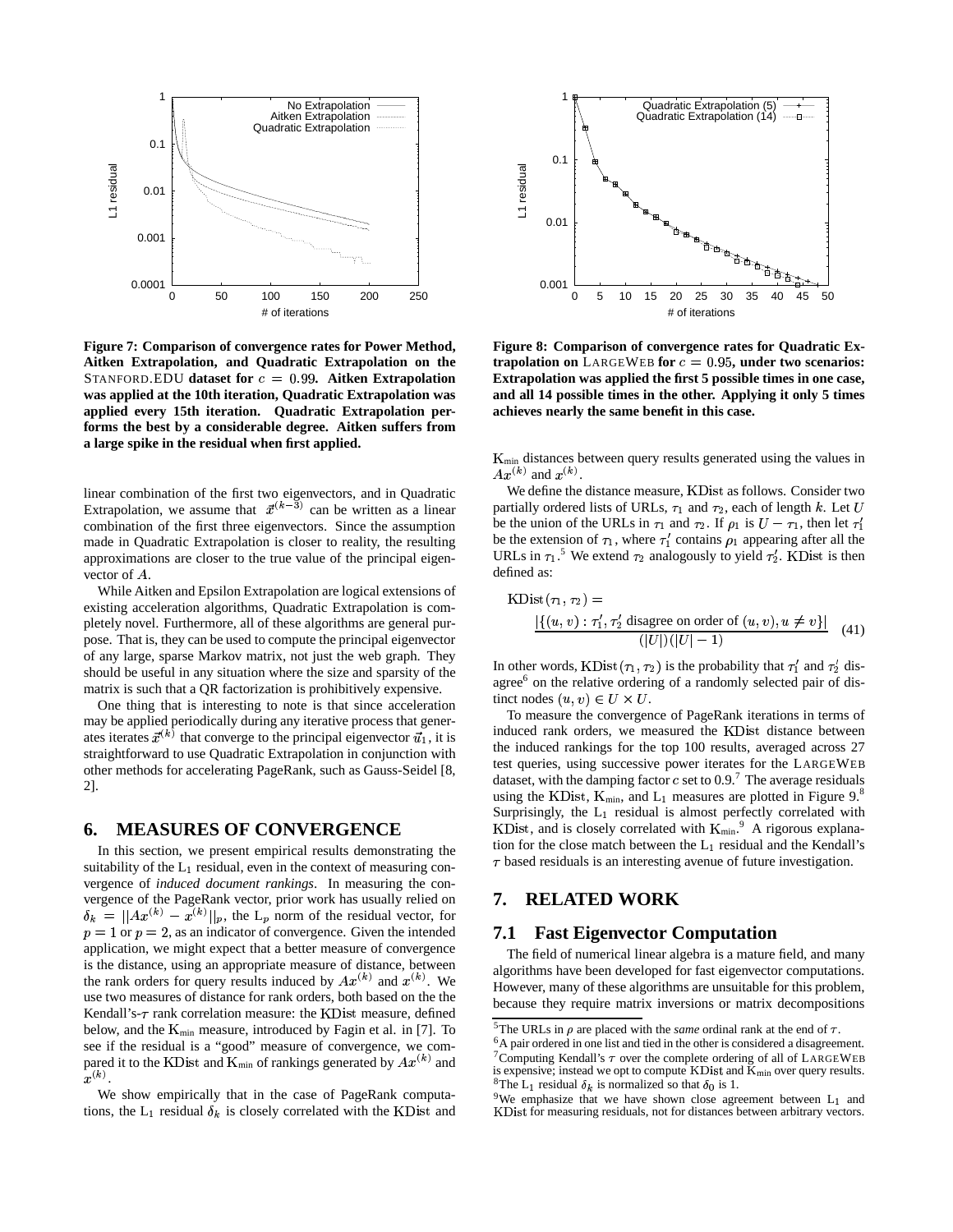

Figure 9: Comparison of the  $\mathbf{L}_1$  residual vs.  $\mathrm{KDist}$  and  $\mathrm{K}_{\mathrm{min}}$  for **PageRank iterates. Note that the two curves nearly perfectly overlap, suggesting that in the case of PageRank, the easily calculated L residual is a good measure for the convergence of query-result rankings.**

that are prohibitively expensive (both in terms of size and space) for a matrix of the size and sparsity of the Web-link matrix. For example, *inverse iteration* will find the principal eigenvector of A in one s iteration, since we know the first eigenvalue. However, inverse iteration requires the inversion of A, which is an  $O(n^3)$  operation. The *QR Algorithm with shifts* is also a standard fast method for solving nonsymmetric eigenvalue problems. However, the QR Algorithm requires a QR factorization of A at each iteration, which is also an  $O(n^3)$  operation. The *Arnoldi* algorithm is also often used for nonsymmetric eigenvalue problems. However, the strength of Arnoldi is that it quickly computes estimates to the first few eigenvalues. Once it has a good estimate of the eigenvalues, it uses inverse iteration to find the corresponding eigenvectors. In the PageRank problem, we know that the first eigenvalue of A is 1, since A is a Markov matrix, so we don't need Arnoldi to give us an estimate of  $\lambda_1$ . For a comprehensive review of these methods, see [8].

However, there is a class of methods from numerical linear algebra that are useful for this problem. We may rewrite the eigenproblem  $A\vec{x} = \vec{x}$  as the linear system of equations:  $(I - A)\vec{x} = 0$ , and use the classical iterative methods for linear systems: Jacobi, Gauss-Seidel, and Successive Overrelaxation (SOR). For the matrix  $A$  in the PageRank problem, the Jacobi method is equivalent to the Power method, but Gauss-Seidel is guaranteed to be faster. This has been shown empirically for the PageRank problem [2]. Note, however, that to use Gauss-Seidel, we would have to sort the adjacency-list representation of the Web graph, so that back-links for pages, rather than forward-links, are stored consecutively. The myriad of multigrid methods are also applicable to this problem. For a review of multigrid methods, see [17].

### **7.2 PageRank**

Seminal algorithms for graph analysis for Web-search were introduced by Page et al. [18] (PageRank) and Kleinberg [15] (HITS). Much additional work has been done on improving these algorithms and extending them to new search and text mining tasks [4, 6, 19, 3, 20, 11]. More applicable to our work are several papers which discuss the computation of PageRank itself [10, 2, 14]. Haveliwala [10] explores memory-efficient computation, and suggests using induced orderings, rather than residuals, to measure convergence. Arasu et al. [2] uses the Gauss-Seidel method to speed up convergence, and looks at possible speed-ups by exploiting structural properties of the Web graph. Jeh and Widom [14] explore the use of dynamic programming to compute a large number of personalized PageRank vectors simultaneously. Our work is the first to exploit extrapolation techniques specifically designed to speed up the convergence of PageRank, with very little overhead.

# **8. CONCLUSION**

 creasingly desirable to speed up this computation. Rapidly growing Web search has become an integral part of modern information access, posing many interesting challenges in developing effective and efficient strategies for ranking search results. One of the most well-known Web-specific ranking algorithms is PageRank – a technique for computing the authoritativeness of pages using the hyperlink graph of the Web. Although PageRank is largely an offline computation, performed while preprocessing and indexing a Web crawl before any queries have been issued, it has become incrawl repositories, increasing crawl frequencies, and the desire to generate multiple topic-based PageRank vectors for each crawl are all motivating factors for our work in speeding up PageRank computation.

Quadratic Extrapolation is an implementationally simple technique that requires little additional infrastructure to integrate into the standard Power Method. No sorting or modifications of the massive Web graph are required. Additionally, the extrapolation step need only be applied periodically to enhance the convergence of PageRank. In particular, Quadratic Extrapolation works by eliminating the bottleneck for the Power Method, namely the second and third eigenvector components in the current iterate, thus boosting the effectiveness of the simple Power Method itself.

### **9. ACKNOWLEDGEMENTS**

We would like to acknowledge Ronald Fagin for useful discussions regarding the  $K_{min}$  measure.

This paper is based on work supported in part by the National Science Foundation under Grant No. IIS-0085896 and Grant No. CCR-9971010, and in part by the Research Collaboration between NTT Communication Science Laboratories, Nippon Telegraph and Telephone Corporation and CSLI, Stanford University (research project on Concept Bases for Lexical Acquisition and Intelligently Reasoning with Meaning).

### **10. REFERENCES**

- [1] A. Aitken. On Bernoulli's numerical solution of algebraic equations. *Proc. Roy. Soc. Edinburgh*, 46:289–305, 1926.
- [2] A. Arasu, J. Novak, A. Tomkins, and J. Tomlin. PageRank computation and the structure of the web: Experiments and algorithms. In *Proceedings of the Eleventh International World Wide Web Conference, Poster Track*, 2002.
- [3] K. Bharat and M. R. Henzinger. Improved algorithms for topic distillation in a hyperlinked environment. In *Proceedings of the ACM-SIGIR*, 1998.
- [4] S. Chakrabarti, B. Dom, D. Gibson, J. Kleinberg, P. Raghavan, and S. Rajagopalan. Automatic resource compilation by analyzing hyperlink structure and associated text. In *Proceedings of the Seventh International World Wide Web Conference*, 1998.
- [5] S. Chakrabarti, M. M. Joshi, K. Punera, and D. M. Pennock. The structure of broad topics on the web. In *Proceedings of the Eleventh International World Wide Web Conference*, 2002.
- [6] S. Chakrabarti, M. van den Berg, and B. Dom. Focused crawling: A new approach to topic-specific web resource